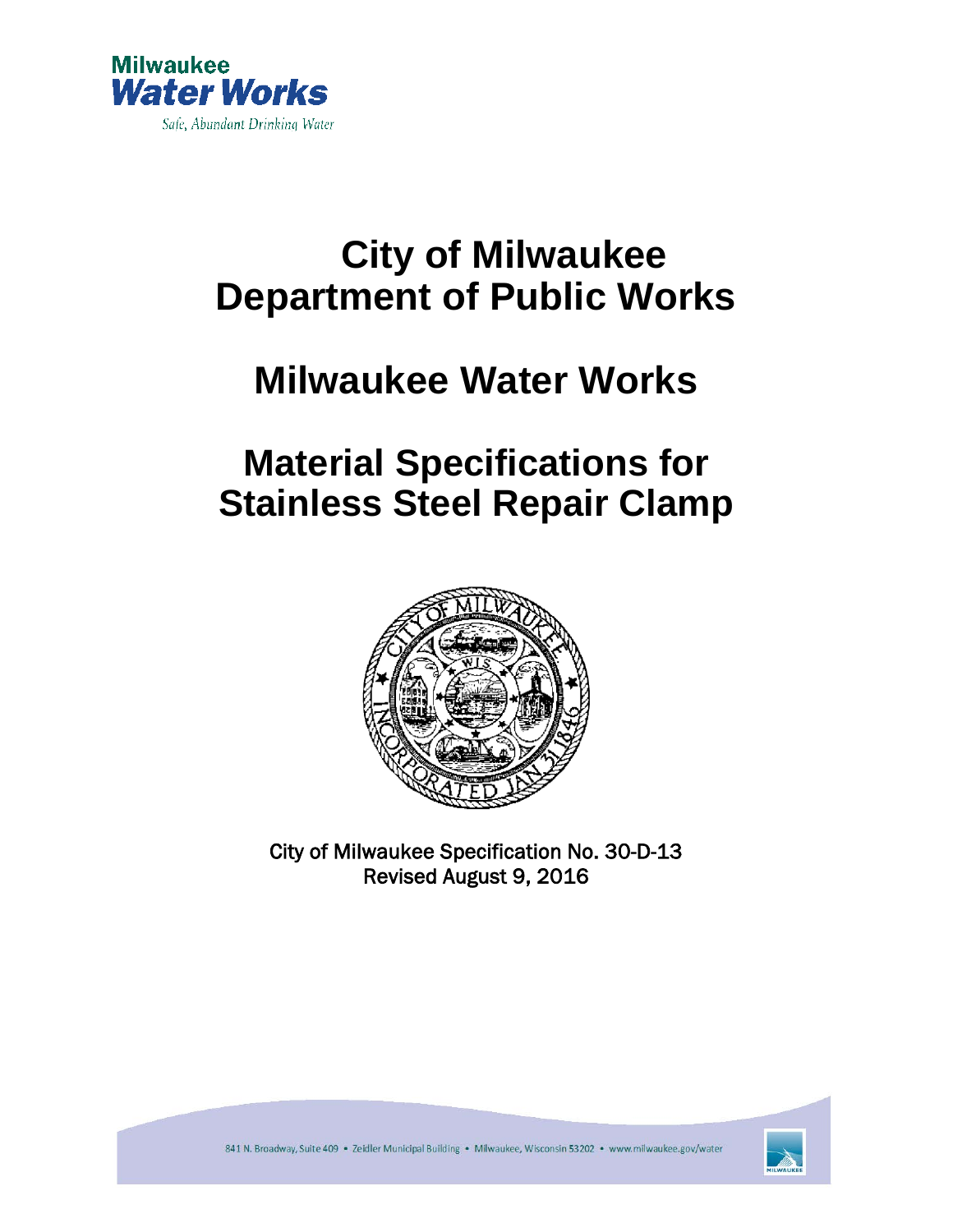I. GENERAL REQUIREMENTS: Vendors bidding through the Department of Administration – Purchasing Division shall comply with the latest version of City of Milwaukee Specification No. 70b-D-7, except as modified in the technical requirements as described herein. MATERIALS FURNISHED UNDER THIS SPECIFICATION SHALL COMPLY WITH AND BE CERTIFIED WITH THE PROVISIONS OF THE CITY OF MILWAUKEE ORDINANCE 310-18.9 AND THE AMERICAN IRON AND STEEL REQUIREMENT (AIS) OF THE DRINKING WATER STATE REVOLVING FUND (DWSRF).

### II. TECHNICAL REQUIREMENTS

- A. Description: Pipe repair clamps as described herein shall consist of a rubber liner completely enclosed and fastened in a stainless steel assembly all of which is galvanically passive to gray cast or ductile iron.
- B. Materials: Repair clamp materials shall conform to the following requirements:
	- 1. All metallic components shall be made of 300 series AISI Austenitic 18-8 stainless steel.
	- 2. Bands and bridging for pipe sizes 2" thru 12" shall be 20 gauge minimum (0.036") and for pipe sizes 16" thru 24" shall be 18 gauge minimum (0.048").
	- 3. The gaskets shall be made of 100% new compounds of SBR (Styrene Butadiene Rubber) or approved equal, suitable for use on a potable water main.
	- 4. The studs shall be welded to the stiffeners and the lugs welded to the band with austenitic 18-8 stainless steel rod. All welds shall have corrosion resistance equal to or greater than 18-8 stainless steel.
	- 5. Armor shall be 14 gauge minimum and molded into gasket to prevent "hanging up" during installation.
	- 6. The tapped outlet, when required to be furnished on the repair clamp, shall be permanently fused to the repair clamp body by means of Heliarc welding and fully passivated. The clamp shall be chemically cleaned after welding to maintain the original passive state of the stainless steel.
- C. Repair Clamp Design: Repair clamps shall be designed in accordance with the following requirements:
	- 1. The bands shall be constructed of a single section for sizes 2" thru 12" and two sections for 16" size and of two or three sections for 20" and 24" sizes.
	- 2. Repair clamp shall be fastened by means of bolts or studs welded to the side stiffeners.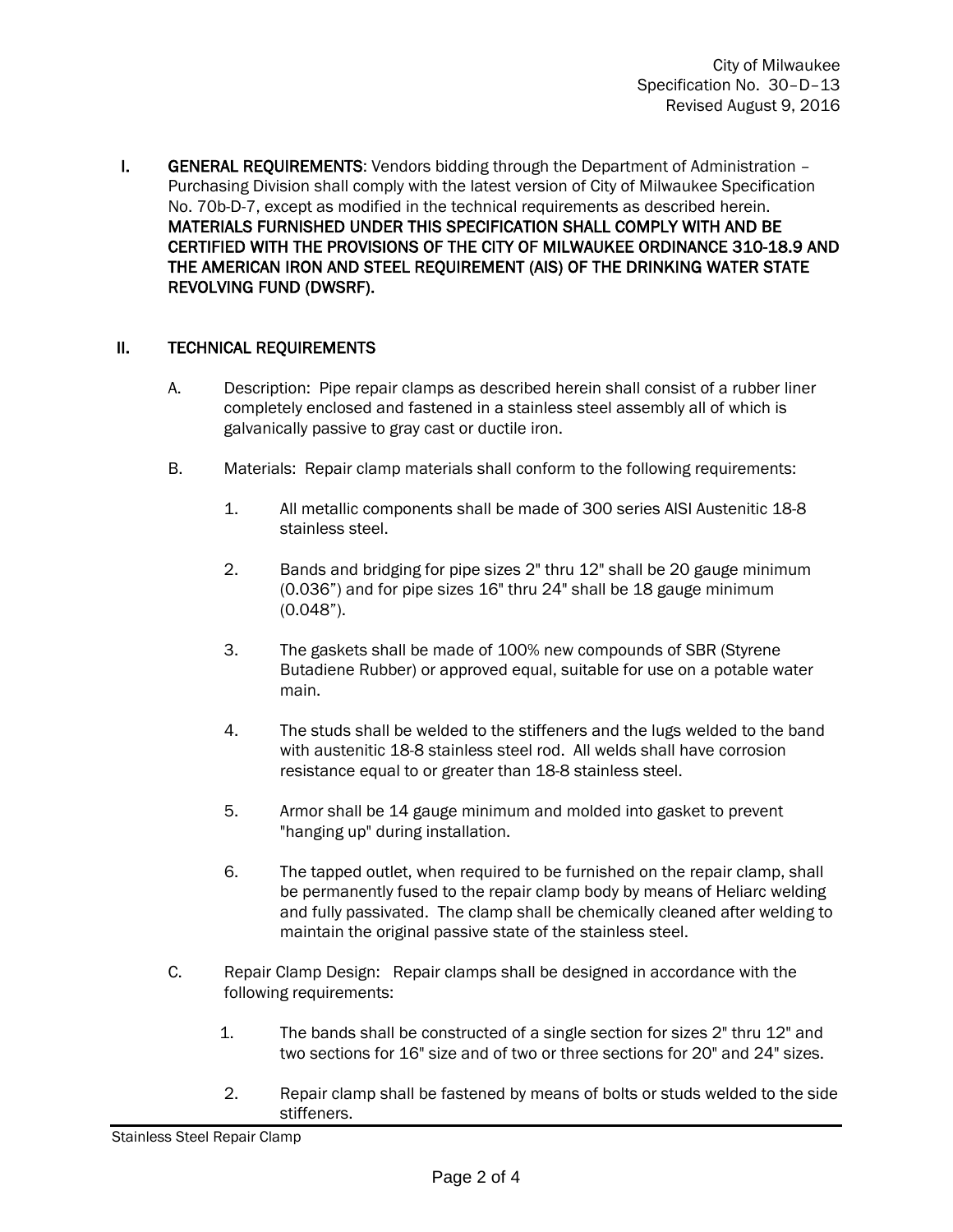| <b>Pipe Size</b> | <b>Minimum</b> | <b>Maximum</b> |
|------------------|----------------|----------------|
| 2"               | 2.38           | 2.62           |
| 3"               | 3.75           | 4.00           |
| 4"               | 4.80           | 5.00           |
| 6"               | 6.90           | 7.10           |
| 8"               | 9.05           | 9.30           |
| 10"              | 11.10          | 11.40          |
| 12"              | 13.20          | 13.50          |
| 16"              | 17.40          | 17.80          |
| 20"              | 21.60          | 22.06          |
| 24"              | 25.80          | 26.32          |

3. Repair clamps shall fit the pipes with outside diameter range as shown below.

- 4. Joint lugs shall be furnished with a maximum bolt spacing of 4". The lugs shall be adequately secured to the body and shall be designed to prevent bending of the bolts.
- 5. The nuts and bolts shall have UNC Class 2 fit, shall be a minimum of 1/2" diameter for the 2" thru 4" size and a minimum of 5/8" diameter for the 6" thru 24" sizes and shall be 18-8 stainless steel.
- 6. The gaskets shall be molded to a nominal thickness of 3/16" and shall be resistant to crystallizing, aging and permanent set.
- 7. The minimum clamp length shall be the length specified on the bid form.
- D. Hydraulic Capability: All components of the pipe repair clamps in each size shall be adequate in size to withstand a minimum of 150 psi when sealing a pipe opening of 6 square inches.
- E. Marking: The range of pipe O.D.'s, month and year of manufacture and manufacturer's name are to be marked on the outside band surface.
- F. Certifications: Upon request, the contractor shall submit the manufacturer's certifications in duplicate to the Superintendent of Milwaukee Water Works, certifying the materials and physical properties of the materials used in producing the pipe repair clamps.